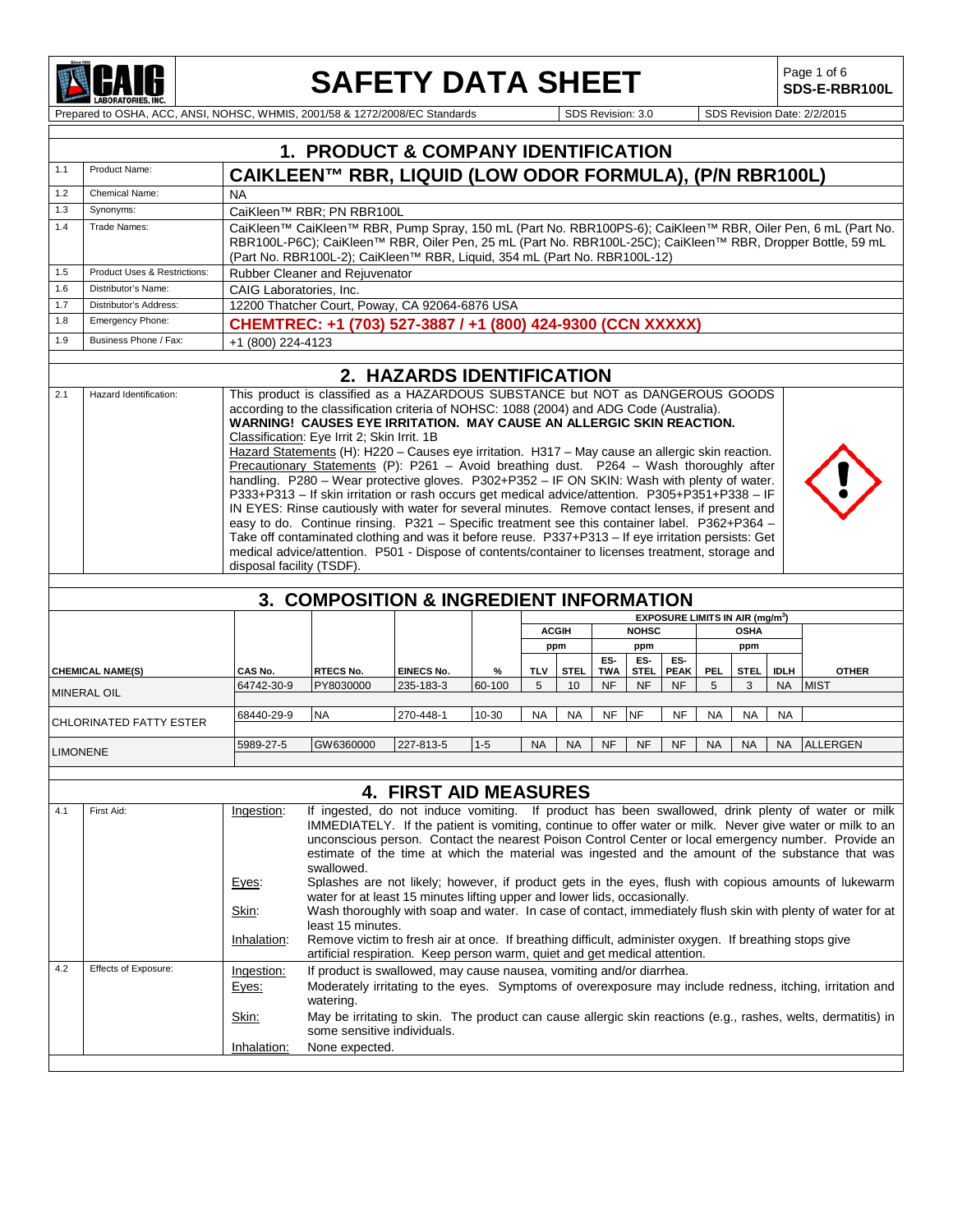

 $\mathbf I$ 

## **SAFETY DATA SHEET**

Page 2 of 6<br>**SDS-E-RBR100L** 

Prepared to OSHA, ACC, ANSI, NOHSC, WHMIS, 2001/58 & 1272/2008/EC Standards SDS Revision: 3.0 SDS Revision Date: 2/2/2015

|     |                                                                                                                                                                                                                                                                                                                                                                                                                                                                                                                                                                                                                                                                                                                                                                                                                                                                                                                                                                                                                                                                                                                                     | 4. FIRST AID MEASURES - cont'd                                                                                                                                                                                                                                                                                                                                                                                                                                                                                                                                                                                                                                                                                                                                                     |                 |                   |                                 |                      |                      |                 |                             |                    |                 |              |
|-----|-------------------------------------------------------------------------------------------------------------------------------------------------------------------------------------------------------------------------------------------------------------------------------------------------------------------------------------------------------------------------------------------------------------------------------------------------------------------------------------------------------------------------------------------------------------------------------------------------------------------------------------------------------------------------------------------------------------------------------------------------------------------------------------------------------------------------------------------------------------------------------------------------------------------------------------------------------------------------------------------------------------------------------------------------------------------------------------------------------------------------------------|------------------------------------------------------------------------------------------------------------------------------------------------------------------------------------------------------------------------------------------------------------------------------------------------------------------------------------------------------------------------------------------------------------------------------------------------------------------------------------------------------------------------------------------------------------------------------------------------------------------------------------------------------------------------------------------------------------------------------------------------------------------------------------|-----------------|-------------------|---------------------------------|----------------------|----------------------|-----------------|-----------------------------|--------------------|-----------------|--------------|
| 4.3 | Symptoms of Overexposure:                                                                                                                                                                                                                                                                                                                                                                                                                                                                                                                                                                                                                                                                                                                                                                                                                                                                                                                                                                                                                                                                                                           | Nausea, intestinal discomfort, vomiting and/or diarrhea.<br>Ingestion:<br>Overexposure in eyes may cause redness, itching and watering.<br>Eyes:<br>Symptoms of skin overexposure may include redness, itching, and irritation of affected areas. Frostbite<br>Skin:<br>like symptoms. The product can cause allergic skin reactions (e.g., rashes, welts, dermatitis) in some<br>individuals.                                                                                                                                                                                                                                                                                                                                                                                     |                 |                   |                                 |                      |                      |                 |                             |                    |                 |              |
| 4.4 | Acute Health Effects:                                                                                                                                                                                                                                                                                                                                                                                                                                                                                                                                                                                                                                                                                                                                                                                                                                                                                                                                                                                                                                                                                                               | Non-irritating when used as directed. Moderate irritation to eyes and skin near affected areas. Additionally, high<br>concentrations of vapors can cause drowsiness, dizziness, headaches and nausea.                                                                                                                                                                                                                                                                                                                                                                                                                                                                                                                                                                              |                 |                   |                                 |                      |                      |                 |                             |                    |                 |              |
| 4.5 | Chronic Health Effects:                                                                                                                                                                                                                                                                                                                                                                                                                                                                                                                                                                                                                                                                                                                                                                                                                                                                                                                                                                                                                                                                                                             | Non-irritating when used as directed. Overexposure may trigger asthma-like symptoms in some sensitive individuals.<br>May also induce skin sensitization and respiratory hypersensitivity. Possible allergic dermatitis.                                                                                                                                                                                                                                                                                                                                                                                                                                                                                                                                                           |                 |                   |                                 |                      |                      |                 |                             |                    |                 |              |
| 4.6 | Target Organs:                                                                                                                                                                                                                                                                                                                                                                                                                                                                                                                                                                                                                                                                                                                                                                                                                                                                                                                                                                                                                                                                                                                      | Eyes, Skin.                                                                                                                                                                                                                                                                                                                                                                                                                                                                                                                                                                                                                                                                                                                                                                        |                 |                   |                                 |                      |                      |                 |                             |                    |                 |              |
| 4.7 | <b>Medical Conditions</b><br>Aggravated by Exposure:                                                                                                                                                                                                                                                                                                                                                                                                                                                                                                                                                                                                                                                                                                                                                                                                                                                                                                                                                                                                                                                                                | Pre-existing dermatitis, other skin conditions, and disorders of the HEALTH                                                                                                                                                                                                                                                                                                                                                                                                                                                                                                                                                                                                                                                                                                        |                 |                   |                                 |                      |                      |                 |                             |                    |                 | 1            |
|     |                                                                                                                                                                                                                                                                                                                                                                                                                                                                                                                                                                                                                                                                                                                                                                                                                                                                                                                                                                                                                                                                                                                                     | target organs (eyes, skin, and respiratory system).                                                                                                                                                                                                                                                                                                                                                                                                                                                                                                                                                                                                                                                                                                                                |                 |                   |                                 |                      |                      |                 | <b>FLAMMABILITY</b>         |                    |                 | $\mathbf{1}$ |
|     |                                                                                                                                                                                                                                                                                                                                                                                                                                                                                                                                                                                                                                                                                                                                                                                                                                                                                                                                                                                                                                                                                                                                     |                                                                                                                                                                                                                                                                                                                                                                                                                                                                                                                                                                                                                                                                                                                                                                                    |                 |                   |                                 |                      |                      |                 | <b>PHYSICAL HAZARDS</b>     |                    |                 | 0            |
|     |                                                                                                                                                                                                                                                                                                                                                                                                                                                                                                                                                                                                                                                                                                                                                                                                                                                                                                                                                                                                                                                                                                                                     |                                                                                                                                                                                                                                                                                                                                                                                                                                                                                                                                                                                                                                                                                                                                                                                    |                 |                   |                                 |                      |                      |                 | <b>PROTECTIVE EQUIPMENT</b> |                    |                 | B            |
|     |                                                                                                                                                                                                                                                                                                                                                                                                                                                                                                                                                                                                                                                                                                                                                                                                                                                                                                                                                                                                                                                                                                                                     |                                                                                                                                                                                                                                                                                                                                                                                                                                                                                                                                                                                                                                                                                                                                                                                    |                 |                   |                                 |                      |                      | <b>EYES</b>     | <b>SKIN</b>                 |                    |                 |              |
|     |                                                                                                                                                                                                                                                                                                                                                                                                                                                                                                                                                                                                                                                                                                                                                                                                                                                                                                                                                                                                                                                                                                                                     |                                                                                                                                                                                                                                                                                                                                                                                                                                                                                                                                                                                                                                                                                                                                                                                    |                 |                   | <b>5. FIREFIGHTING MEASURES</b> |                      |                      |                 |                             |                    |                 |              |
| 5.1 | Fire & Explosion Hazards:                                                                                                                                                                                                                                                                                                                                                                                                                                                                                                                                                                                                                                                                                                                                                                                                                                                                                                                                                                                                                                                                                                           | This product is not flammable. However, if involved in a fire, this product may decompose at high                                                                                                                                                                                                                                                                                                                                                                                                                                                                                                                                                                                                                                                                                  |                 |                   |                                 |                      |                      |                 |                             |                    |                 |              |
| 5.2 | <b>Extinguishing Methods:</b>                                                                                                                                                                                                                                                                                                                                                                                                                                                                                                                                                                                                                                                                                                                                                                                                                                                                                                                                                                                                                                                                                                       | temperatures to form toxic gases (e.g., CO,CO <sub>x</sub> ).<br>Water, Foam, CO <sub>2</sub> , Dry Chemical, Halon (if permitted). Use water spray to cool unopened<br>containers.                                                                                                                                                                                                                                                                                                                                                                                                                                                                                                                                                                                                |                 |                   |                                 |                      |                      |                 |                             |                    |                 |              |
| 5.3 | <b>Firefighting Procedures:</b>                                                                                                                                                                                                                                                                                                                                                                                                                                                                                                                                                                                                                                                                                                                                                                                                                                                                                                                                                                                                                                                                                                     | Fight fires as for surrounding materials. As in any fire, wear MSHA/NIOSH approved self-contained<br>breathing apparatus (pressure-demand) and full protective gear. Keep containers cool until well<br>after the fire is out. Use water spray to cool fire-exposed surfaces and to protect personal. Fight<br>fire upwind. Avoid spraying water directly into storage containers because of danger of boil-over.<br>Prevent runoff from fire control or dilution from entering sewers, drains, drinking water supply, or<br>any natural waterway. Firefighters must use full bunker gear including NIOSH-approved positive<br>pressure self-contained breathing apparatus to protect against potential hazardous combustion or<br>decomposition products and oxygen deficiencies. |                 |                   |                                 |                      |                      |                 |                             |                    |                 |              |
|     |                                                                                                                                                                                                                                                                                                                                                                                                                                                                                                                                                                                                                                                                                                                                                                                                                                                                                                                                                                                                                                                                                                                                     |                                                                                                                                                                                                                                                                                                                                                                                                                                                                                                                                                                                                                                                                                                                                                                                    |                 |                   |                                 |                      |                      |                 |                             |                    |                 |              |
| 6.1 | <b>6. ACCIDENTAL RELEASE MEASURES</b>                                                                                                                                                                                                                                                                                                                                                                                                                                                                                                                                                                                                                                                                                                                                                                                                                                                                                                                                                                                                                                                                                               |                                                                                                                                                                                                                                                                                                                                                                                                                                                                                                                                                                                                                                                                                                                                                                                    |                 |                   |                                 |                      |                      |                 |                             |                    |                 |              |
|     | Spills:<br>Before cleaning any spill or leak, individuals involved in spill cleanup must wear appropriate Personal Protective<br>Equipment. Plastic or rubber gloves, respirator, eye protection and apron may be required for clean-up of large spills.<br>Small Spills: Wear appropriate protective equipment including gloves and protective eyewear. Use a non-combustible<br>material such as vermiculite or sand to soak up the product and place into a container for later disposal. Do not use<br>water or a material such as "speedy dry" to soak up material. Sweep up material using non-sparking materials (e.g.,<br>plastic brooms, shovels, dustpans) and place into a plastic container or plastic liner within another container.<br>Large Spills: Keep incompatible materials (e.g., organics such as oil) away from spill. Stay upwind and away from spill<br>or release. Isolate immediate hazard area and keep unauthorized personnel out of area. Stop spill or release if it can be<br>done with minimal risk. Wear appropriate protective equipment including respiratory protection as conditions warrant. |                                                                                                                                                                                                                                                                                                                                                                                                                                                                                                                                                                                                                                                                                                                                                                                    |                 |                   |                                 |                      |                      |                 |                             |                    |                 |              |
|     |                                                                                                                                                                                                                                                                                                                                                                                                                                                                                                                                                                                                                                                                                                                                                                                                                                                                                                                                                                                                                                                                                                                                     |                                                                                                                                                                                                                                                                                                                                                                                                                                                                                                                                                                                                                                                                                                                                                                                    |                 |                   |                                 |                      |                      |                 |                             |                    |                 |              |
|     |                                                                                                                                                                                                                                                                                                                                                                                                                                                                                                                                                                                                                                                                                                                                                                                                                                                                                                                                                                                                                                                                                                                                     | 7. HANDLING & STORAGE INFORMATION                                                                                                                                                                                                                                                                                                                                                                                                                                                                                                                                                                                                                                                                                                                                                  |                 |                   |                                 |                      |                      |                 |                             |                    |                 |              |
| 7.1 | Work & Hygiene Practices:                                                                                                                                                                                                                                                                                                                                                                                                                                                                                                                                                                                                                                                                                                                                                                                                                                                                                                                                                                                                                                                                                                           | Do not eat, drink or smoke when handling this product. Contents under pressure. Handle as to avoid puncturing<br>container(s). When used as intended, no additional protective equipment is necessary. Use chemical goggles if eye<br>contact is possible. Wash unintentional residues with soap and warm water.                                                                                                                                                                                                                                                                                                                                                                                                                                                                   |                 |                   |                                 |                      |                      |                 |                             |                    |                 |              |
| 7.2 | Storage & Handling:                                                                                                                                                                                                                                                                                                                                                                                                                                                                                                                                                                                                                                                                                                                                                                                                                                                                                                                                                                                                                                                                                                                 | Use and store in a cool, dry, well-ventilated location (e.g., local exhaust ventilation, fans) away from heat and direct<br>sunlight. Avoid temperatures above 120 °F. Keep away from incompatible substances. Protect containers from physical<br>damage. To avoid unintentional spraying keep cap in place when not in use.                                                                                                                                                                                                                                                                                                                                                                                                                                                      |                 |                   |                                 |                      |                      |                 |                             |                    |                 |              |
| 7.3 | <b>Special Precautions:</b>                                                                                                                                                                                                                                                                                                                                                                                                                                                                                                                                                                                                                                                                                                                                                                                                                                                                                                                                                                                                                                                                                                         | Clean all spills promptly. Spilled material may present a slipping hazard.                                                                                                                                                                                                                                                                                                                                                                                                                                                                                                                                                                                                                                                                                                         |                 |                   |                                 |                      |                      |                 |                             |                    |                 |              |
|     |                                                                                                                                                                                                                                                                                                                                                                                                                                                                                                                                                                                                                                                                                                                                                                                                                                                                                                                                                                                                                                                                                                                                     |                                                                                                                                                                                                                                                                                                                                                                                                                                                                                                                                                                                                                                                                                                                                                                                    |                 |                   |                                 |                      |                      |                 |                             |                    |                 |              |
|     |                                                                                                                                                                                                                                                                                                                                                                                                                                                                                                                                                                                                                                                                                                                                                                                                                                                                                                                                                                                                                                                                                                                                     | 8. EXPOSURE CONTROLS & PERSONAL PROTECTION                                                                                                                                                                                                                                                                                                                                                                                                                                                                                                                                                                                                                                                                                                                                         |                 |                   |                                 |                      |                      |                 |                             |                    |                 |              |
| 8.1 | <b>Exposure Limits:</b><br>ppm $(mg/m3)$                                                                                                                                                                                                                                                                                                                                                                                                                                                                                                                                                                                                                                                                                                                                                                                                                                                                                                                                                                                                                                                                                            |                                                                                                                                                                                                                                                                                                                                                                                                                                                                                                                                                                                                                                                                                                                                                                                    |                 | <b>ACGIH</b>      |                                 | <b>NOHSC</b>         |                      |                 | <b>OSHA</b>                 |                    | <b>OTHER</b>    |              |
|     |                                                                                                                                                                                                                                                                                                                                                                                                                                                                                                                                                                                                                                                                                                                                                                                                                                                                                                                                                                                                                                                                                                                                     | <b>CHEMICAL NAME(S)</b><br><b>MINERAL OIL</b>                                                                                                                                                                                                                                                                                                                                                                                                                                                                                                                                                                                                                                                                                                                                      | <b>TLV</b><br>5 | <b>STEL</b><br>10 | <b>ES-TWA</b><br><b>NF</b>      | <b>ES-STEL</b><br>NF | <b>ES-PEAK</b><br>NF | <b>PEL</b><br>5 | <b>STEL</b><br>3            | <b>IDLH</b><br>NA. | <b>MIST</b>     |              |
|     |                                                                                                                                                                                                                                                                                                                                                                                                                                                                                                                                                                                                                                                                                                                                                                                                                                                                                                                                                                                                                                                                                                                                     | <b>LIMONENE</b>                                                                                                                                                                                                                                                                                                                                                                                                                                                                                                                                                                                                                                                                                                                                                                    | <b>NA</b>       | <b>NA</b>         | <b>NF</b>                       | <b>NF</b>            | <b>NF</b>            | <b>NA</b>       | <b>NA</b>                   | <b>NA</b>          | <b>ALLERGEN</b> |              |
| 8.2 | Ventilation & Engineering<br>Controls:                                                                                                                                                                                                                                                                                                                                                                                                                                                                                                                                                                                                                                                                                                                                                                                                                                                                                                                                                                                                                                                                                              | General mechanical (e.g., fans) or natural ventilation is sufficient when this product is in use. Use local or general<br>exhaust ventilation to effectively remove and prevent buildup of vapors or mist generated from the handling of this                                                                                                                                                                                                                                                                                                                                                                                                                                                                                                                                      |                 |                   |                                 |                      |                      |                 |                             |                    |                 |              |
| 8.3 | Respiratory Protection:                                                                                                                                                                                                                                                                                                                                                                                                                                                                                                                                                                                                                                                                                                                                                                                                                                                                                                                                                                                                                                                                                                             | product. Ensure appropriate decontamination equipment is available (e.g., sink, safety shower, eye-wash station).<br>No special respiratory protection is required under typical circumstances of use or handling. In<br>instances where dusts of this product are generated, and respiratory protection is needed, use only<br>protection authorized by 29 CFR §1910.134, applicable U.S. State regulations, or the Canadian<br>CAS Standard Z94.4-93 and applicable standards of Canadian Provinces, EC member States, or<br>Australia.                                                                                                                                                                                                                                          |                 |                   |                                 |                      |                      |                 |                             |                    |                 |              |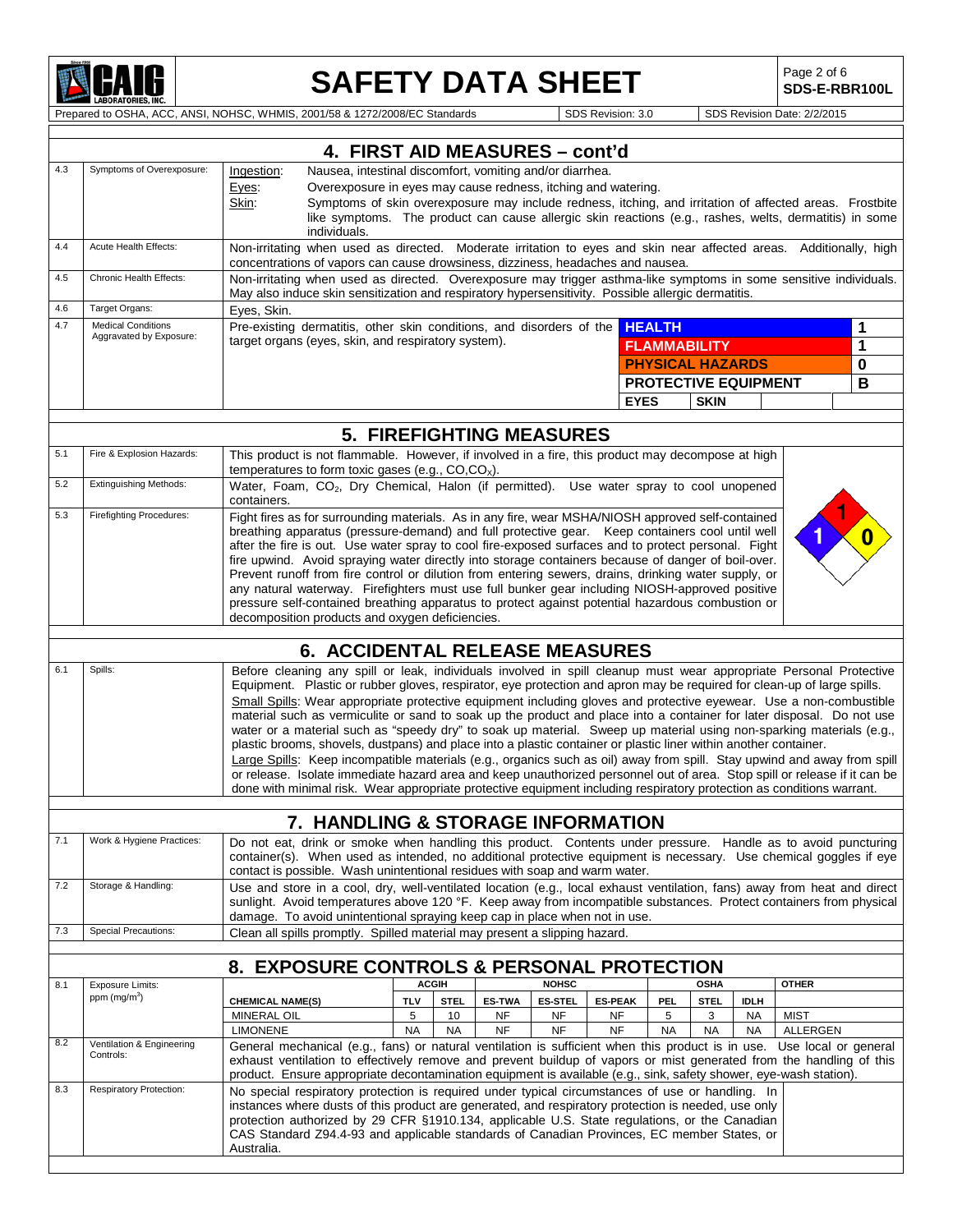

# **SAFETY DATA SHEET** Page 3 of 6

**SDS-E-RBR100L**

Prepared to OSHA, ACC, ANSI, NOHSC, WHMIS, 2001/58 & 1272/2008/EC Standards SDS Revision: 3.0 SDS Revision Date: 2/2/2015

|     | 8. EXPOSURE CONTROLS & PERSONAL PROTECTION - cont'd |                                                                                                                                                                                                                                                                                                              |  |  |  |  |
|-----|-----------------------------------------------------|--------------------------------------------------------------------------------------------------------------------------------------------------------------------------------------------------------------------------------------------------------------------------------------------------------------|--|--|--|--|
| 8.4 | Eye Protection:                                     | Avoid eye contact. Wear splash proof goggles or equivalent eye protection (ANSI Z87). Safety glasses need to be used when handling or using this product.                                                                                                                                                    |  |  |  |  |
| 8.5 | Hand Protection:                                    | Impermeable gloves required. May cause skin irritation in some sensitive individuals. When<br>handling wear rubber, nitrile or impervious plastic gloves.                                                                                                                                                    |  |  |  |  |
| 8.6 | Body Protection:                                    | No apron required when handling small quantities. When handling large quantities (e.g., $\geq$ 5 lbs),<br>eye wash stations and deluge showers should be available. Upon completion of work activities<br>involving large quantities of this product, wash any exposed areas thoroughly with soap and water. |  |  |  |  |
|     |                                                     |                                                                                                                                                                                                                                                                                                              |  |  |  |  |

### **9. PHYSICAL & CHEMICAL PROPERTIES**

| 9.1  | Appearance:                             | Amber liquid                                                                                                               |  |  |  |  |
|------|-----------------------------------------|----------------------------------------------------------------------------------------------------------------------------|--|--|--|--|
| 9.2  | Odor:                                   | Citrus odor                                                                                                                |  |  |  |  |
| 9.3  | Odor Threshold:                         | <b>NA</b>                                                                                                                  |  |  |  |  |
| 9.4  | pH:                                     | <b>NA</b>                                                                                                                  |  |  |  |  |
| 9.5  | Melting Point/Freezing Point:           | <b>NA</b>                                                                                                                  |  |  |  |  |
| 9.6  | Initial Boiling Point/Boiling<br>Range: | <b>NA</b>                                                                                                                  |  |  |  |  |
| 9.7  | Flashpoint:                             | >93.3 °C (200 °F)                                                                                                          |  |  |  |  |
| 9.8  | Upper/Lower Flammability<br>Limits:     | <b>NA</b>                                                                                                                  |  |  |  |  |
| 9.9  | Vapor Pressure:                         | 0.01 mm Hg @ 20 °C                                                                                                         |  |  |  |  |
| 9.10 | Vapor Density:                          | <b>NA</b>                                                                                                                  |  |  |  |  |
| 9.11 | Relative Density:                       | 0.913                                                                                                                      |  |  |  |  |
| 9.12 | Solubility:                             | Negligible                                                                                                                 |  |  |  |  |
| 9.13 | Partition Coefficient (log Pow):        | <b>NA</b>                                                                                                                  |  |  |  |  |
| 9.14 | Autoignition Temperature:               | <b>NA</b>                                                                                                                  |  |  |  |  |
| 9.15 | Decomposition Temperature:              | <b>NA</b>                                                                                                                  |  |  |  |  |
| 9.16 | Viscosity:                              | <b>NA</b>                                                                                                                  |  |  |  |  |
| 9.17 | Other Information:                      | NVC 60-70%                                                                                                                 |  |  |  |  |
|      |                                         |                                                                                                                            |  |  |  |  |
|      |                                         | <b>10. STABILITY &amp; REACTIVITY</b>                                                                                      |  |  |  |  |
| 10.1 | Stability:                              | Stable under normal conditions: unstable with heat or contamination.                                                       |  |  |  |  |
| 10.2 | Hazardous Decomposition<br>Products:    | Oxides of carbon $(CO, CO2)$ .                                                                                             |  |  |  |  |
| 10.3 | Hazardous Polymerization:               | Will not occur.                                                                                                            |  |  |  |  |
| 10.4 | Conditions to Avoid:                    | Open flames, sparks, high heat, incompatible substances and direct sunlight.                                               |  |  |  |  |
| 10.5 | Incompatible Substances:                | Avoid extreme heat and ignition sources. Store away from oxidizers.                                                        |  |  |  |  |
|      |                                         |                                                                                                                            |  |  |  |  |
|      |                                         | <b>11. TOXICOLOGICAL INFORMATION</b>                                                                                       |  |  |  |  |
| 11.1 | Routes of Entry:                        | Inhalation:<br><b>YFS</b><br>Absorption:<br><b>YES</b><br>Ingestion:<br><b>YES</b>                                         |  |  |  |  |
| 11.2 | <b>Toxicity Data:</b>                   | This product has NOT been tested on animals to obtain toxicology data. Toxicology data, found in scientific literature, is |  |  |  |  |
|      |                                         | available for some of the components of the product:                                                                       |  |  |  |  |
|      |                                         | Mineral Oil: LD50 (oral, rat) $> 5,000$ mg/kg                                                                              |  |  |  |  |
| 11.3 | Acute Toxicity:                         | Moderate irritation to eyes and skin near affected areas.                                                                  |  |  |  |  |
| 11.4 | Chronic Toxicity:                       | This material may aggravate any pre-existing skin condition (e.g., dermatitis).                                            |  |  |  |  |
| 11.5 | Suspected Carcinogen:                   | IARC 3 (not classifiable as to carcinogenicity in humans (for mineral oils, highly refined))                               |  |  |  |  |
| 11.6 | Reproductive Toxicity:                  | This product is not reported to produce reproductive toxicity in humans.                                                   |  |  |  |  |
|      | Mutagenicity:                           | This product is not reported to produce mutagenic effects in humans.                                                       |  |  |  |  |
|      | Embryotoxicity:                         | This product is not reported to produce embryotoxic effects in humans.                                                     |  |  |  |  |
|      | Teratogenicity:                         | This product is not reported to cause teratogenic effects in humans.                                                       |  |  |  |  |
|      | Reproductive Toxicity:                  | This product is not reported to cause reproductive effects in humans.                                                      |  |  |  |  |
| 11.7 | Irritancy of Product:                   | The product can cause allergic skin reactions (e.g., rashes, welts, dermatitis) upon prolonged or repeated exposure.       |  |  |  |  |

### 11.8 Biological Exposure Indices: NE<br>11.9 Physician Recommendations: Tre Physician Recommendations: Treat symptomatically. **12. ECOLOGICAL INFORMATION** 12.1 Environmental Stability: There is no specific data available for this product.<br>12.2 Effects on Plants & Animals: There are no specific data available for this product. 12.2 Effects on Plants & Animals: There are no specific data available for this product.<br>12.3 Effects on Aquatic Life: There are no specific data available for this product: There are no specific data available for this product; however, very large releases of this product may be harmful or fatal to overexposed aquatic life.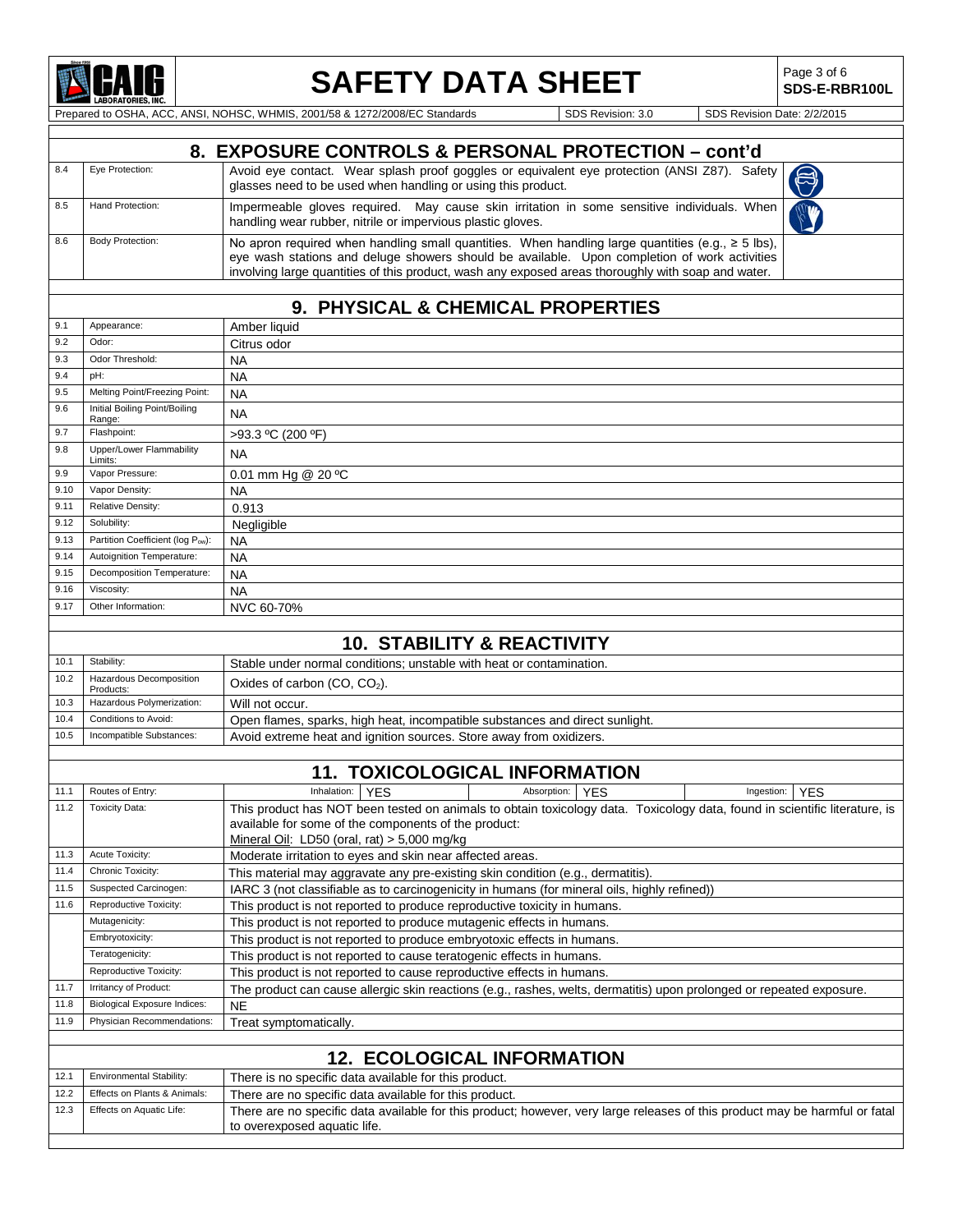

## **SAFETY DATA SHEET** Page 4 of 6

**SDS-E-RBR100L**

Prepared to OSHA, ACC, ANSI, NOHSC, WHMIS, 2001/58 & 1272/2008/EC Standards Superiories SDS Revision: 3.0 SDS Revision Date: 2/2/2015

|      | <b>13. DISPOSAL CONSIDERATIONS</b> |                                                                                                                                                                                                                                                                                                                             |  |  |
|------|------------------------------------|-----------------------------------------------------------------------------------------------------------------------------------------------------------------------------------------------------------------------------------------------------------------------------------------------------------------------------|--|--|
|      | Waste Disposal:                    | Products covered by this MSDS, in their original form, when disposed as waste, are considered non hazardous waste<br>according to Federal RCRA regulations (40 CFR 261). Disposal should be in accordance with local, state and federal<br>regulations. Dispose of in accordance with federal, state and local regulations. |  |  |
| 13.2 | <b>Special Considerations:</b>     | The user of this material has the responsibility to dispose of unused material, residues and containers in compliance with<br>all relevant local, state, federal and provincial regulations.                                                                                                                                |  |  |
|      |                                    |                                                                                                                                                                                                                                                                                                                             |  |  |

### **14. TRANSPORTATION INFORMATION**

The basic description (ID Number, proper shipping name, hazard class & division, packing group) is shown for each mode of transportation. Additional descriptive information may be required by 49 CFR, IATA/ICAO, IMDG and the CTDGR. 14.1 49 CFR (GND): NOT REGULATED<br>14.2 IATA (AIR): NOT REGULATED 14.2 IATA (AIR): NOT REGULATED<br>14.3 IMDG (OCN): NOT REGULATED 14.3 IMDG (OCN): NOT REGULATED<br>14.4 TDGR (Canadian GND): NOT REGULATED 14.4 TDGR (Canadian GND): NOT REGULATED<br>14.5 ADR/RID (EU): NOT REGUI ATED 14.5 ADR/RID (EU): NOT REGULATED<br>14.6 SCT (MEXICO): NOT REGUI ATED 14.6 SCT (MEXICO): NOT REGULATED<br>14.7 ADGR (AUS): NOT REGILIATED NOT REGULATED

|      |                                               | <b>15. REGULATORY INFORMATION</b>                                                                                                                                                                                                                                                                                                                                                                                                                                                                                                                                                                                                                                                             |
|------|-----------------------------------------------|-----------------------------------------------------------------------------------------------------------------------------------------------------------------------------------------------------------------------------------------------------------------------------------------------------------------------------------------------------------------------------------------------------------------------------------------------------------------------------------------------------------------------------------------------------------------------------------------------------------------------------------------------------------------------------------------------|
| 15.1 | <b>SARA Reporting</b><br>Requirements:        | This product does not contain any substances subject to SARA Title III, section 313 reporting requirements.                                                                                                                                                                                                                                                                                                                                                                                                                                                                                                                                                                                   |
| 15.2 | SARA Threshold Planning<br>Quantity:          | There are no specific Threshold Planning Quantities for the components of this product.                                                                                                                                                                                                                                                                                                                                                                                                                                                                                                                                                                                                       |
| 15.3 | <b>TSCA Inventory Status:</b>                 | The components of this product are listed on the TSCA Inventory.                                                                                                                                                                                                                                                                                                                                                                                                                                                                                                                                                                                                                              |
| 15.4 | <b>CERCLA Reportable Quantity</b><br>$(RQ)$ : | <b>NA</b>                                                                                                                                                                                                                                                                                                                                                                                                                                                                                                                                                                                                                                                                                     |
| 15.5 | Other Federal Requirements:                   | <b>NA</b>                                                                                                                                                                                                                                                                                                                                                                                                                                                                                                                                                                                                                                                                                     |
| 15.6 | Other Canadian Regulations:                   | This product has been classified according to the hazard criteria of the Controlled Products<br>Regulations (CPR) and the SDS contains all of the information required by the CPR. The<br>components of this product are listed on the DSL/NDSL. None of the components of this product<br>are listed on the Priorities Substances List.                                                                                                                                                                                                                                                                                                                                                      |
| 15.7 | State Regulatory Information:                 | Mineral Oil is found on the following state criteria lists: NJ, PA.<br>No other ingredients in this product, present in a concentration of 1.0% or greater, are listed on any of the following state<br>criteria lists: California Proposition 65 (CA65), Delaware Air Quality Management List (DE), Florida Toxic Substances<br>List (FL), Massachusetts Hazardous Substances List (MA), Michigan Critical Substances List (MI), Minnesota<br>Hazardous Substances List (MN), New Jersey Right-to-Know List (NJ), New York Hazardous Substances List (NY),<br>Pennsylvania Right-to-Know List (PA), Washington Permissible Exposures List (WA), Wisconsin Hazardous Substances<br>List (WI). |
| 15.8 | Other Requirements:                           | The primary components of this product are listed in Annex I of EU Directive 67/548/EEC:<br>Mineral Oil: Harmful (Xn).<br>Risk Phrases (R): R36/37/38-65 – Irritating to eyes, respiratory system and skin. Harmful – may<br>cause lung damage if swallowed. Safety Phrases (S): S(2)- 23-24-62 - Keep out of the reach of<br>children. Do not breathe fumes/mists/vapors/spray. Avoid contact with skin. If swallowed, do not<br>induce vomiting: seek medical advice immediately and show this container or label where possible.                                                                                                                                                           |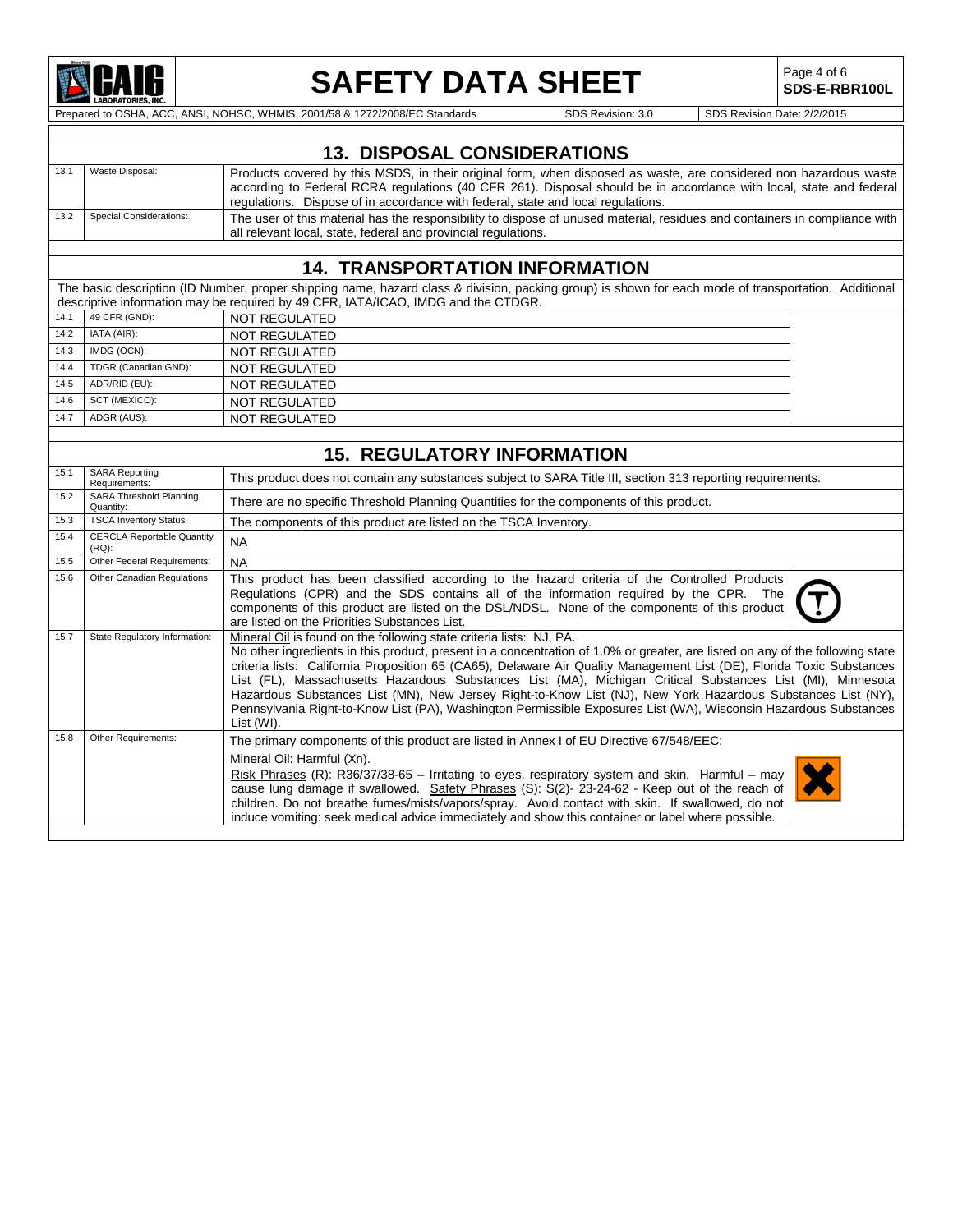

## **SAFETY DATA SHEET**

Page 5 of 6<br>**SDS-E-RBR100L** 

Prepared to OSHA, ACC, ANSI, NOHSC, WHMIS, 2001/58 & 1272/2008/EC Standards Superiorism: 3.0 SDS Revision: 3.0 SDS Revision Date: 2/2/2015

|      |                      | <b>16. OTHER INFORMATION</b>                                                                                                                                              |                                                                                                                                                                                                                                                                                                                                                                                                                                                                                                                                                                                                                                                                                                                             |
|------|----------------------|---------------------------------------------------------------------------------------------------------------------------------------------------------------------------|-----------------------------------------------------------------------------------------------------------------------------------------------------------------------------------------------------------------------------------------------------------------------------------------------------------------------------------------------------------------------------------------------------------------------------------------------------------------------------------------------------------------------------------------------------------------------------------------------------------------------------------------------------------------------------------------------------------------------------|
| 16.1 | Other Information:   | occurs: get medical advice/attention. KEEP LOCKED UP AND OUT OF REACH OF CHILDREN.                                                                                        | <b>WARNING! CAUSES EYE IRRITATION. MAY CAUSE AN ALLERGIC SKIN REACTION.</b> Use only as directed.<br>Keep out of reach of children. Avoid contact with skin. Avoid contact with eyes. Wear suitable protective clothing. In<br>case of accident or if you feel unwell seek medical advice immediately (show the label where possible). If skin irritation                                                                                                                                                                                                                                                                                                                                                                   |
| 16.2 | Terms & Definitions: | See last page of this Safety Data Sheet.                                                                                                                                  |                                                                                                                                                                                                                                                                                                                                                                                                                                                                                                                                                                                                                                                                                                                             |
| 16.3 | Disclaimer:          | consult the latest edition.                                                                                                                                               | This Safety Data Sheet is offered pursuant to OSHA's Hazard Communication Standard, 29 CFR §1910.1200. Other<br>government regulations must be reviewed for applicability to this product. To the best of ShipMate's & CAIG<br>Laboratories, Inc.'s knowledge, the information contained herein is reliable and accurate as of this date; however,<br>accuracy, suitability or completeness is not guaranteed and no warranties of any type, either expressed or implied, are<br>provided. The information contained herein relates only to the specific product(s). If this product(s) is combined with<br>other materials, all component properties must be considered. Data may be changed from time to time. Be sure to |
| 16.4 | Prepared for:        | <b>CAIG Laboratories, Inc.</b><br>12200 Thatcher Court<br>Poway, CA 92064-6876<br>Tel: +1 (800) CAIG-123 (244-4123)<br>Fax: +1 (858) 486-8398 fax<br>http://www.caig.com/ |                                                                                                                                                                                                                                                                                                                                                                                                                                                                                                                                                                                                                                                                                                                             |
| 16.5 | Prepared by:         | ShipMate, Inc.<br>P.O. Box 787<br>Sisters, Oregon 97759-0787 USA<br>Tel: +1 (310) 370-3600<br>Fax: +1 (310) 370-5700<br>http://www.shipmate.com                           | <b><i>ShipMate®</i></b><br>Dangerous Goods<br>Training & Consulting                                                                                                                                                                                                                                                                                                                                                                                                                                                                                                                                                                                                                                                         |